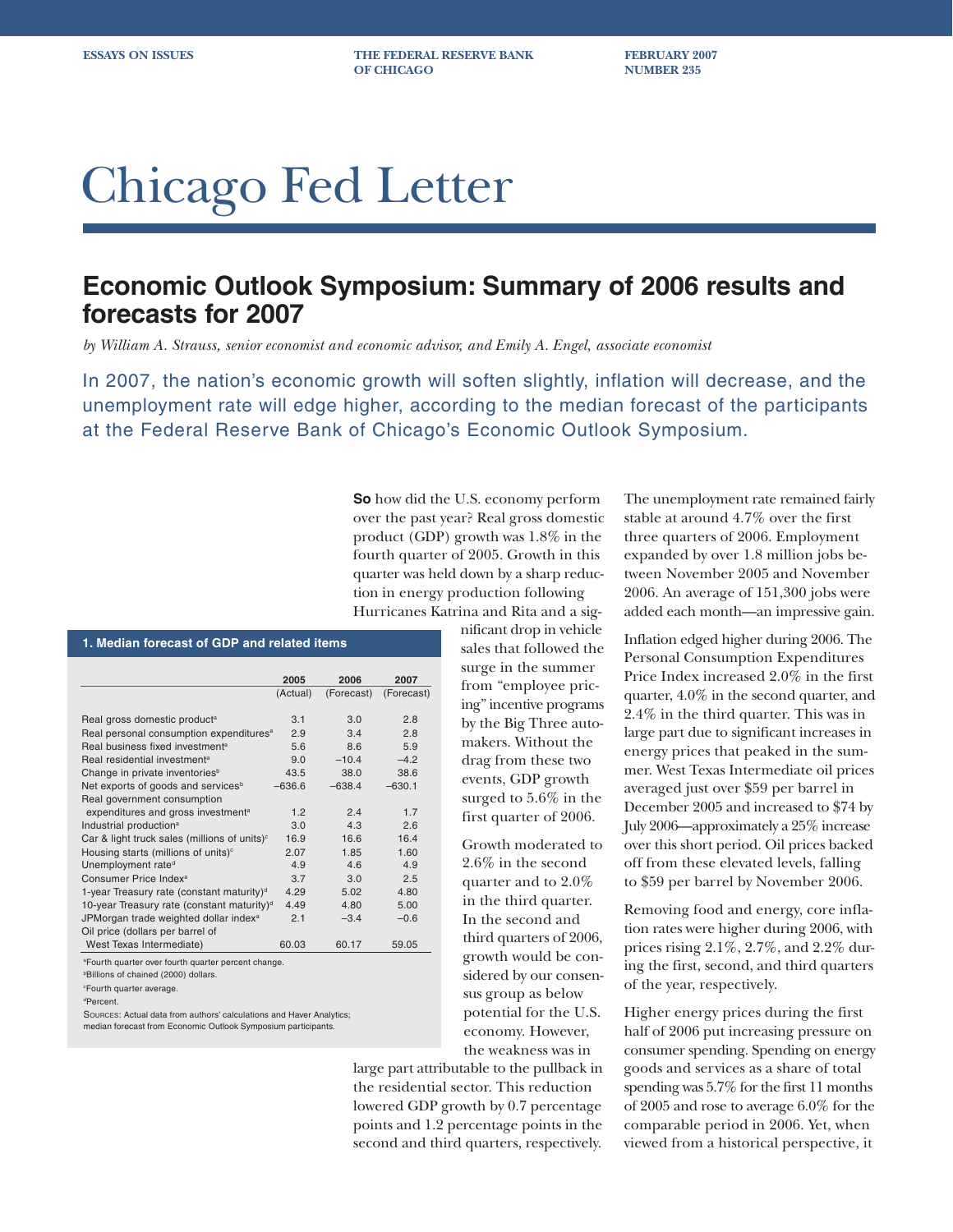was still below the rate it has averaged since 1960, 6.4%.

The housing sector experienced a sharp pullback in activity during 2006. The months' supply of new single-family homes (the number of months it would take to sell the current supply of new single-family homes at the current selling rate) averaged 4.1 months from 1997 to 2005. It averaged 4.4 months in 2005, and then rose to average 6.4 months in the first 11 months of 2006. This buildup in inventories led to a substantial cutback in new construction. Housing starts fell from an annual rate of over 2.0 million units at the beginning of 2006 to just below 1.6 million units by November. After edging lower by 0.3% in the first quarter, residential investment fell sharply by 11.1% in the second quarter and by 18.6% in the third quarter. The weakness in housing ended the dramatic increases in residential home prices. After rising 10.9% in 2005, house prices rose at much slower rates as the year progressed, gaining 8.3%, 5.0%, and 1.5% during the first, second, and third quarters of the year, respectively. Consumer credit conditions appear to be weathering this downturn. While the residential real estate loan delinquency rate has edged higher, it remains low. The mortgage foreclosure rate has remained flat.

Economic Outlook Symposium on December 1, 2006. A severe winter storm swept into Chicago on the day of the symposium, yet more than 60 economists and analysts from business, academia, and government attended the conference. This *Chicago Fed Letter* reviews the previous year's forecasts for 2006 and summarizes the presentations at the 2006 conference (see figure 1).

#### **Performance versus the forecasts**

In 2005, forecasters were anticipating that the economy would grow near potential in 2006 (a growth rate associated with a stable unemployment rate and no inflationary pressures). GDP growth started off a bit faster than forecasted, rising 5.6% in the first quarter compared with the 3.5% predicted. Second quarter output was expected to increase by 3.4%, but it grew by 2.6%. Third quarter GDP expanded by 2.0%, slower than the 3.0% forecasted. The unemployment rate was forecasted to remain fairly stable at around 5.0%. The year started off with a more marked reduction in the unemployment rate: It fell to 4.7% in the first quarter and ended the year averaging 4.5% in the fourth quarter. In general, the consensus forecast was fairly accurate, with the exception of a few sectors. West Texas Intermediate oil prices were forecasted to average

### With a slower pace of economic activity and flat oil prices, inflation is forecasted to moderate in 2007.

Light vehicle sales averaged 16.5 million units during the first 11 months of 2006—2.2% below the average of 16.9 million units over the comparable period in 2005. While the past eight years have been the industry's highest selling years, the amount sold has shown no growth, ranging between 16.5 million and 17.3 million units each year. Yet the Big Three automakers' market share fell from an average of 70.1% in 1998 to 54.3% for the first 11 months of 2006—a 2.7 percentage point reduction from the comparable period of 2005.

Against this backdrop, the Federal Reserve Bank of Chicago held its twentieth \$59.24 per barrel in the first quarter and then fall to \$55.69 per barrel by the fourth quarter. In fact, oil prices averaged over \$63 per barrel in the first quarter and rose to average over \$70 per barrel in the second and third quarters and eased to \$60 per barrel in the fourth quarter. Housing starts were expected to average 1.95 million in the first quarter and fall to average 1.86 million by the third quarter. In fact, housing starts averaged a stronger 2.12 million starts in the first quarter, but then fell off more sharply than anticipated, averaging 1.71 million units in the third quarter of 2006. According

to the consensus forecast, the industrial sector should have expanded by an average of 3.3% for the first three quarters of the year. However, industrial production rose more robustly, increasing by 5.2%, 6.5%, and 3.9% for the first, second, and third quarters of 2006, respectively. Light vehicle sales were forecasted to average 16.8 million units during 2006, higher than the 16.5 million units that were sold.

#### **Economic outlook for 2007**

According to the consensus group, real GDP is expected to have increased by 3.0% in 2006 and then rise 2.8% in 2007—a rate that the consensus group regards as a bit below potential. While virtually all sectors are predicted to experience more moderate performance, the housing sector is expected to have the most significant reduction in activity. Housing starts are forecasted to average 1.60 million units in 2007 after averaging 1.85 million units in 2006. This is predicted to lead to continued reductions in residential investment during 2007. After falling by 10.4% in 2006, residential investment is forecasted to decline 4.2% in 2007.

The inverted yield curve is predicted to correct itself, although it should still be relatively flat. Forecasters expect the ten-year Treasury rate to rise 20 basis points to 5.0% by the final quarter of 2007. They also expect a 22-basis-point reduction in the one-year Treasury rate to 4.8% by the end of 2007.

Spending growth in the consumer sector is predicted to expand at a slower pace in 2007, edging down from 3.4% growth in 2006 to 2.8%. The easing on spending growth is expected to translate into a slight decline in light vehicle sales, which are forecasted at 16.4 million units in 2007.

The business sector is expected to have another solid year, with growth in business fixed investment rising by 5.9% in 2007, although less than the 8.6% in 2006. Industrial production, which is expected to have risen 4.3% in 2006, should increase 2.6% in 2007.

Government spending is anticipated to rise by 1.7% in 2007, a slower pace than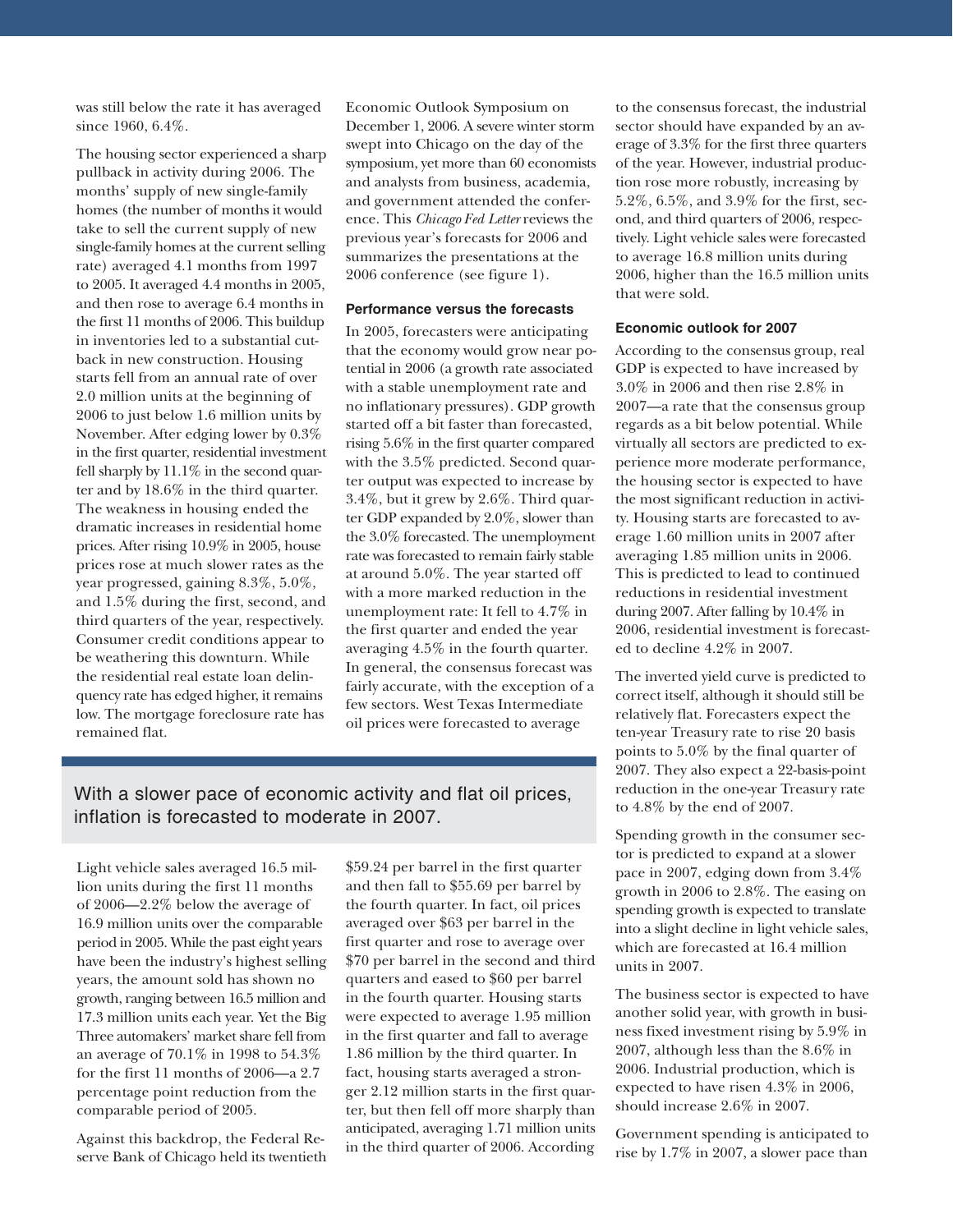in 2006. The international trade deficit is expected to decrease somewhat, falling from \$638.4 billion in 2006 to \$630.1 billion in 2007.

Oil prices are expected to remain around \$60 per barrel throughout 2007. With a slower pace of economic activity and flat oil prices, inflation is forecasted to moderate; inflation, as measured by the Consumer Price Index, is predicted to rise by 2.5% in 2007.

A shift toward upscale automobiles and crossover utility vehicles (CUVs) is anticipated, while the number of traditional sport utility vehicles (SUVs) sold is expected to decrease.

Despite these predictions, Hughes-Cromwick said that she had some reservations about the future of the U.S. auto sector. For example, the U.S. economy has recently seen the largest gap between the personal savings rate and gasoline

### Residential investment as a share of GDP has reached levels that have not been seen for about 50 years.

#### **Consumer and banking outlook**

Carl Tannenbaum, chief economist, LaSalle Bank/ABN AMRO, said that, on the consumer side, the housing correction continues, with existing home prices dropping, home equity withdrawals falling from previous high levels, and home equity loans flattening out. Credit card delinquencies are also creeping back up from the recently low levels. However, gasoline prices have dropped from unusually high levels, and the economy is currently seeing one of the strongest job markets.

On the banking side, some deterioration in the Midwest has been seen in credit quality, especially in the state of Michigan. We are in a period of a flat yield curve, Tannenbaum explained, but it is not necessarily an indicator of a recession. Commercial and industrial loans (in the billions of dollars) are higher than they have been in recent years, and they have helped make 2006 a strong year for banks. Credit spreads are narrowing between corporate bonds and ten-year Treasuries, which means that, in general, participants are assessing less risk in the market.

#### **Auto outlook**

Ellen Hughes-Cromwick, director and chief economist, Ford Motor Company, presented the vehicle industry and sales outlook for 2007. She expected the auto sector to remain firm, though U.S. light vehicle sales are predicted to edge lower. This projection is based on the positive global economic and industrial conditions that the market has recently seen.

prices. Indeed, since mid-2005, the threemonth moving average of personal savings has been negative, while gasoline and fuel oil spending has exceeded 3% of consumer incomes.

#### **Steel outlook**

Robert DiCianni, marketing manager, Mittal Steel USA, presented his outlook on the steel industry for 2007. While the 2007 forecast for the economy as a whole anticipates a slight decrease in growth, it is falling from a strong year in 2006 and a very strong year in 2005.

With this expected slower pace of growth, housing is anticipated to taper off from record levels, accompanied by a slight decrease in inventories. DiCianni said he expected automotive production to continue at a steady rate. However, with the number of imported vehicles increasing, the U.S. manufacturers may be using less steel in 2007. On the other hand, the nonresidential construction sector—one of the largest users of steel—is expected to stay strong, as well as the manufacturing sector.

#### **Housing outlook**

Jonas Fisher, economic advisor and team leader of the macroeconomics group at the Federal Reserve Bank of Chicago, discussed his paper, "The great turnof-the-century housing boom."1 Over the past decade, residential investment as a share of GDP has reached levels that have not been seen for about 50 years. Also, during this period, the number

of people who own homes has increased to record levels (68% in the current decade). This ownership rate encompasses a broad base of people of all income levels, as the ready availability of mortgages and relatively low interest rates have made it much easier for everyone to own a home. The low effective mortgage rates may be leading to the higher levels of housing starts. With monetary policy having tightened, a slowdown is expected, but, Fisher concluded, housing is not expected to be a major drag on the economy going forward.

#### **Heavy machinery outlook**

Donald Johnson, chief economist, Caterpillar Inc., presented the outlook on heavy machinery for 2007. The U.S. economy is in for a weaker year, with housing, automotives, and trade expected to slow down somewhat. However, Johnson pointed to strong growth in other economies throughout the world in 2007. Currently, Europe is on the road to recovery, and the developing countries are staying strong.

For 2007, Caterpillar Inc. is forecasting a slight increase of up to 5% for its own sales. This is because dealers are expected to reduce their inventories in

Michael H. Moskow, *President;* Charles L. Evans, *Senior Vice President and Director of Research;* Douglas Evanoff, *Vice President, financial studies;* Jonas Fisher, *Economic Advisor and Team Leader, macroeconomic policy research;* Richard Porter, *Vice President, payment studies;* Daniel Sullivan*, Vice President, microeconomic policy research;* William Testa, *Vice President, regional programs and Economics Editor;* Helen O'D. Koshy, Kathryn Moran, and Han Y. Choi, *Editors*; Rita Molloy and Julia Baker, *Production Editors.*

*Chicago Fed Letter* is published monthly by the Research Department of the Federal Reserve Bank of Chicago. The views expressed are the authors' and are not necessarily those of the Federal Reserve Bank of Chicago or the Federal Reserve System.

© 2007 Federal Reserve Bank of Chicago *Chicago Fed Letter* articles may be reproduced in whole or in part, provided the articles are not reproduced or distributed for commercial gain and provided the source is appropriately credited. Prior written permission must be obtained for any other reproduction, distribution, republication, or creation of derivative works of *Chicago Fed Letter* articles. To request permission, please contact Helen Koshy, senior editor, at 312-322-5830 or email Helen.Koshy@chi.frb.org. *Chicago Fed Letter* and other Bank publications are available on the Bank's website at www.chicagofed.org.

ISSN 0895-0164